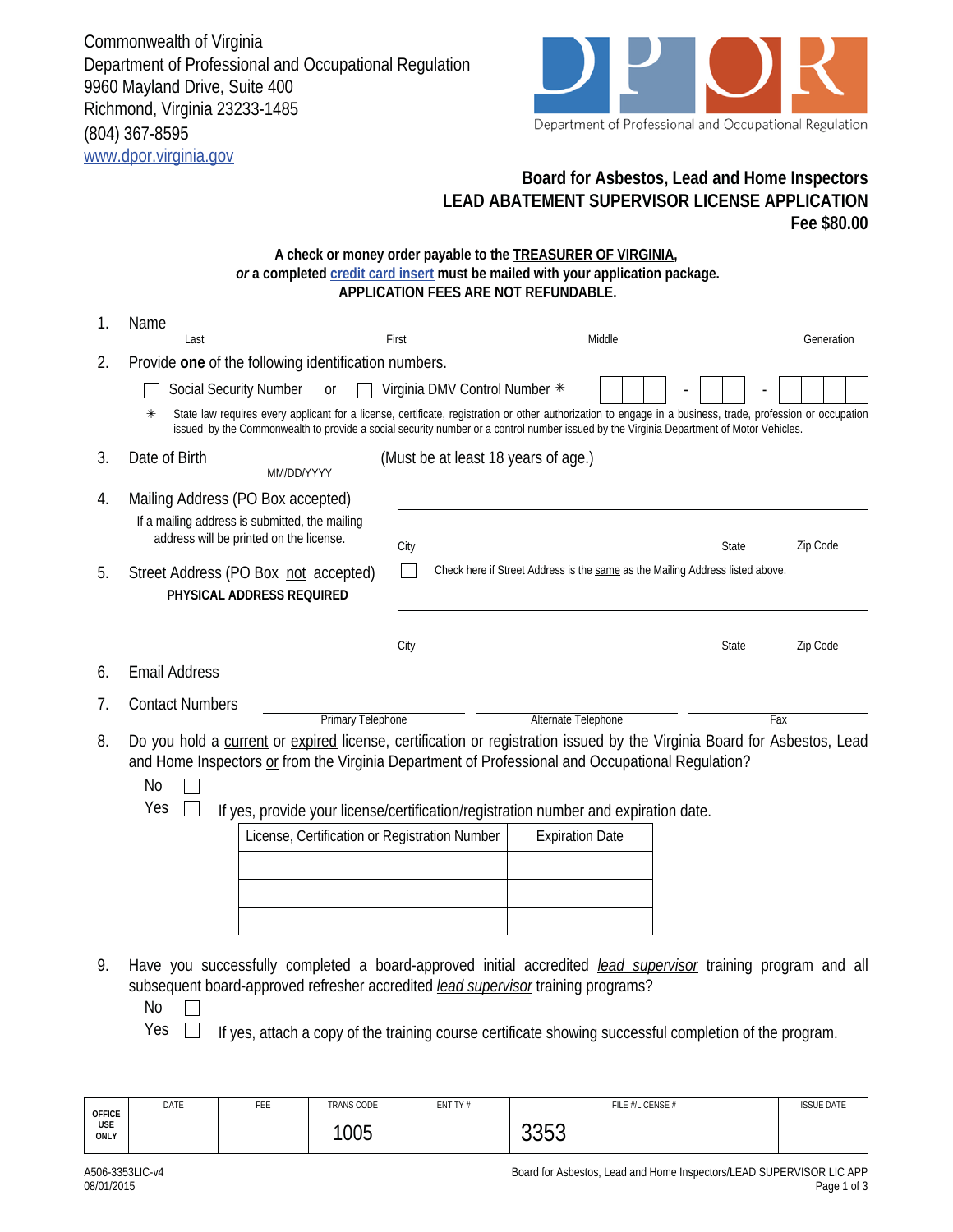- 10. Which of the following requirements are you using to qualify for licensure?
	- One year experience as a licensed lead abatement worker  $\Box$

Lead Abatement Worker License Number:

 $\Box$ Two years experience in a related field (lead, asbestos or environmental remediation)

Two years experience in a building trade  $\Box$ 

*Required Documentation:* Attach a completed *Lead Experience Verification Application (33LEXP).* 

- 11. Do you hold a current or expired environmental remediation license, certification or registration issued by any jurisdiction (excluding Virginia)?
	- No  $\Box$

Yes  $\Box$  If yes, complete the following table and attach an original Certification of Licensure/Letter of Good Standing.  $\bullet$ 

| State/Jurisdiction | License, Certification or Registration Number | <b>Expiration Date</b> |
|--------------------|-----------------------------------------------|------------------------|
|                    |                                               |                        |
|                    |                                               |                        |
|                    |                                               |                        |

- Certifications of Licensure/Letter of Good Standing, prepared by the state board or regulatory body must include: 1) the license/ certification/registration number; 2) the initial date of licensure; 3) the expiration date of the license or renewal fee; 4) the means of obtaining licensure (i.e. exam, reciprocity, etc.) and 5) all closed disciplinary actions resulting in a violation or undetermined finding.  $\bullet$
- 12. Have you ever been subject to a disciplinary action taken by any (including Virginia) local, state or national regulatory body?
	- No  $\Box$
	- $Yes \Box$  If yes, provide a certified copy of the final order, decree or case decision by a court or regulatory agency with lawful authority to issue such order, decree or case decision.
- 13. A. Have you ever been convicted in any jurisdiction of a *felony*? Any guilty plea or plea of nolo contendere must be disclosed on this application. Do not disclose violations that were adjudicated as a minor in the juvenile court system.
	- No  $\Box$
	- Yes  $\Box$  If yes, provide the information requested in # 13.C.
	- B. Have you ever been convicted in any jurisdiction of a *misdemeanor* ? Any guilty plea or plea of nolo contendere must be disclosed on this application. Do not disclose violations that were adjudicated as a minor in the juvenile court system.
		- No  $\Box$
		- Yes  $\Box$  If yes, provide the information requested in # 13.C.
	- C. If you answered "yes" to either question #13.A. or #13.B., list the **felony** and/or **misdemeanor conviction(s)**. Attach your *original criminal history record*\*and any other information you wish to have considered with this application (i.e., information on the status of incarceration, parole or probation; reference letters; documentation of rehabilitation; etc.). If necessary, you may attach a separate sheet of paper.
	- *Original criminal history record* may be obtained by contacting the Virginia State police. Applicants with convictions from other jurisdictions, other than Virginia; must provide an original official criminal history record from each state/jurisdiction in which they have been convicted. Virginia residents may request complete criminal records from the Virginia State Police at *www.vsp.virginia.gov* or by phone at 804-674-6718.